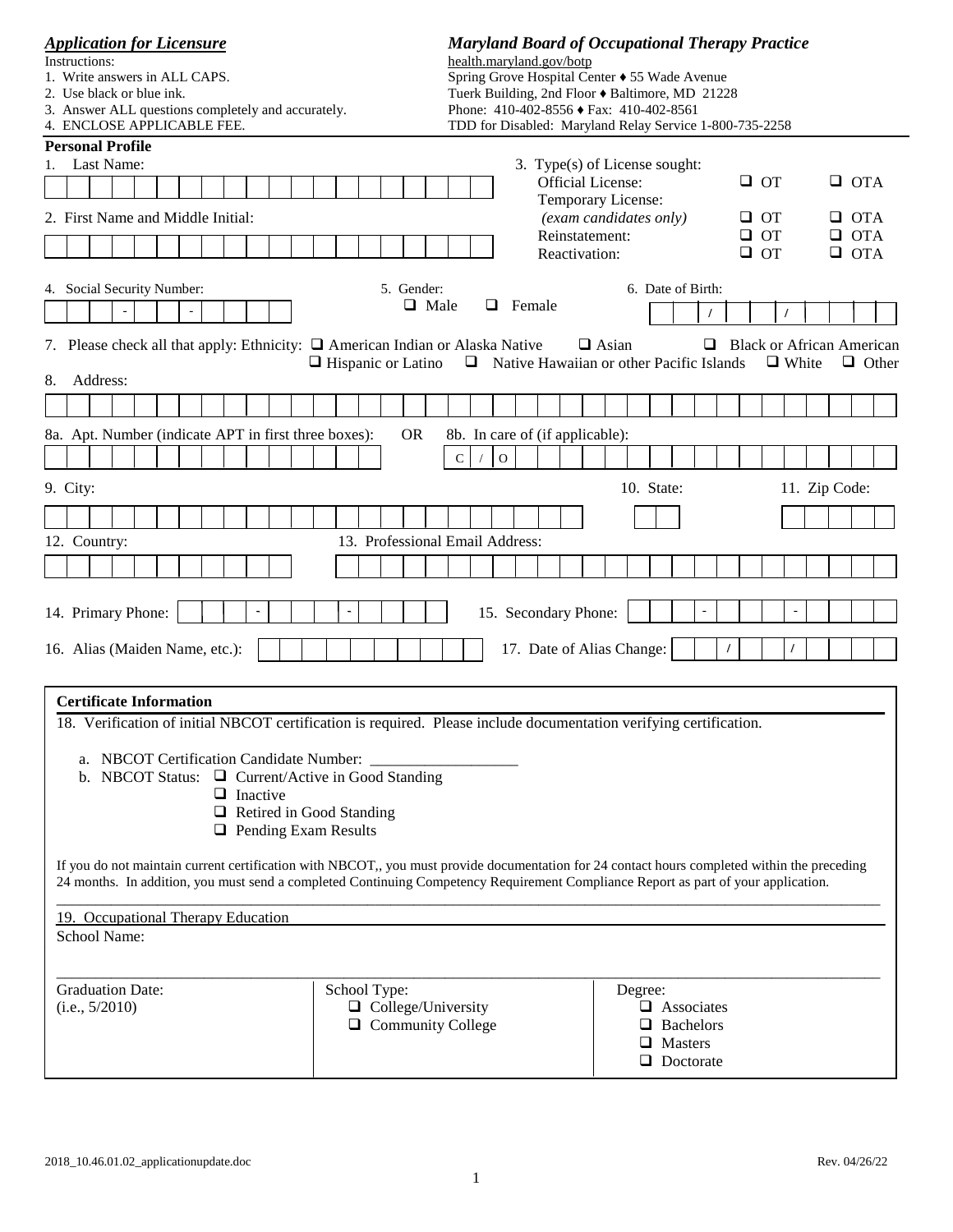## **LAST NAME: FIRST NAME:**

## **Discipline Questions**

| 1. I understand that applicants with disciplinary history must submit a complete explanation and a<br>certified copy of the court record showing the date and nature of the offense and the disposition<br>of the case for any of the disciplinary questions for which the answer is yes. | $\Box$ Yes               | $\Box$ No                    |
|-------------------------------------------------------------------------------------------------------------------------------------------------------------------------------------------------------------------------------------------------------------------------------------------|--------------------------|------------------------------|
| 2. Have you pled guilty, nolo contendre, or been convicted of or received probation before judgment<br>for any criminal act, including driving while intoxicated or of a controlled dangerous substance offense?                                                                          | $\Box$ Yes               | $\Box$ No                    |
| 3. Do you currently have, or have you ever had, any disciplinary action taken against your license<br>in any state or country?                                                                                                                                                            | $\Box$ Yes               | $\Box$ No                    |
| 4: Do you have, or have you ever had, a chemical dependency condition that would interfere with<br>your ability to practice your profession?                                                                                                                                              | $\Box$<br>Yes            | $\Box$ No                    |
| 5. Do you have, or have you ever had, a physical or mental illness that would interfere with your<br>ability to practice your profession?                                                                                                                                                 | $\Box$ Yes               | $\Box$ No                    |
| 6. Do you currently have, or have you ever had, a malpractice suit filed against you, or damages<br>that have been settled or awarded against you?                                                                                                                                        | $\Box$ Yes               | $\Box$ No                    |
| 7. Is there currently, or have you ever had, any hospital or employer that has denied you privileges<br>or employment?                                                                                                                                                                    | $\Box$ Yes               | $\Box$ No                    |
| 8. Are there any outstanding complaints, investigations or charges pending against you in any state?                                                                                                                                                                                      | $\Box$ Yes               | $\Box$ No                    |
| <b>Licensure Questions</b>                                                                                                                                                                                                                                                                |                          |                              |
| 1. Have you ever been licensed in occupational therapy by the State of Maryland?<br>1a. If yes, License $#$ _____<br>1b. If yes, Initial License Year                                                                                                                                     | $\Box$ Yes               | $\square$ No                 |
| 2. I understand that practicing occupational therapy in Maryland without a valid Maryland license is a<br>violation.                                                                                                                                                                      | $\Box$ Yes               | $\square$ No                 |
| 3. Are you, or have you ever been, licensed to practice occupational therapy in another state or country?<br>3a. If yes, please list _                                                                                                                                                    | $\Box$ Yes               | $\square$ No                 |
| (Verification of licensure must be provided to the Board.)<br><b>Military Experience</b>                                                                                                                                                                                                  |                          |                              |
|                                                                                                                                                                                                                                                                                           |                          |                              |
| 1. Are you active duty military, including reservists called to active duty for training or deployment?<br>2. Are you a military veteran discharged within one year of this licensing application?<br>2a.If yes, date of discharge:                                                       | $\Box$ Yes<br>$\Box$ Yes | $\square$ No<br>$\square$ No |
| 3. Are you the spouse of an active duty military or recently discharged veteran?                                                                                                                                                                                                          | $\Box$ Yes               | $\square$ No                 |
| <b>Education Experience</b>                                                                                                                                                                                                                                                               |                          |                              |
| 1. Has it been more than one year since you graduated from an Occupational Therapy academic program?                                                                                                                                                                                      | $\Box$ Yes               | $\square$ No                 |
| <b>Certification Questions</b>                                                                                                                                                                                                                                                            |                          |                              |
| 1. I maintain current/active in good standing certification with NBCOT which fulfills the MD State<br>Continuing Competency requirement;.                                                                                                                                                 | $\Box$ Yes               | $\Box$ No                    |
| 2. My certification with NBCOT is Retired in good standing or Inactive, and I am providing documenta-<br>tion for 24 contact hours and a completed Continuing Competency Requirement Compliance Report.                                                                                   | $\Box$ Yes               | $\square$ No                 |
| <b>Professional Experience</b>                                                                                                                                                                                                                                                            |                          |                              |
| 1. Has there been a lapse of three years or more since you have practiced occupational therapy?<br>(If yes, please see COMAR 10.46.04.04 C $(3)$ for additional requirements.)                                                                                                            | $\Box$ Yes               | $\Box$ No                    |
| <b>Jurisprudence Exam Questions</b>                                                                                                                                                                                                                                                       |                          |                              |
| 1. Data collected during an evaluation must be interpreted by an occupational therapist.<br>2. A licensee wishing to render a license inactive for a specified renewal term may electively non-renew<br>the license for that term.                                                        | $\Box$ Yes<br>$\Box$ Yes | $\Box$ No<br>$\Box$ No       |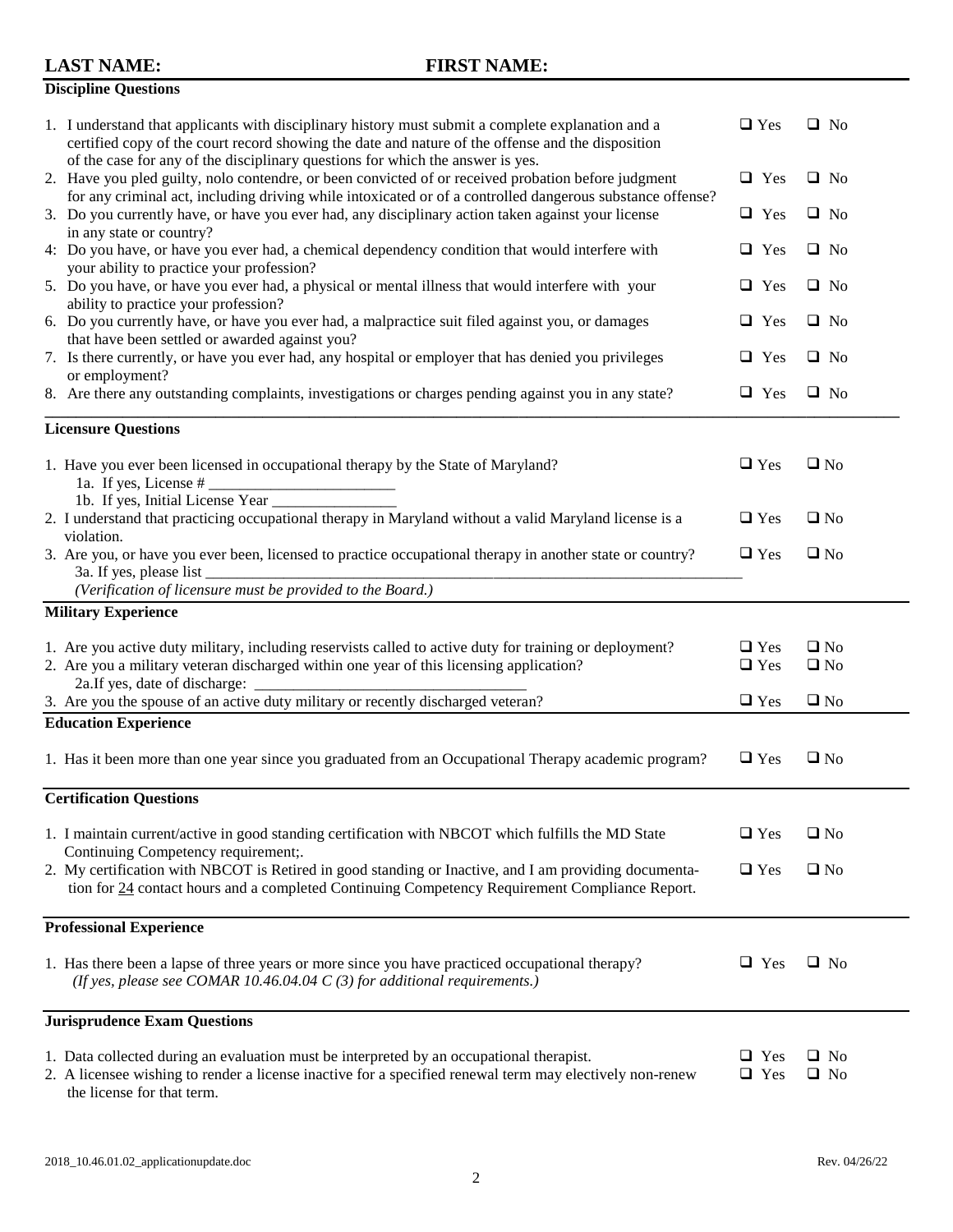| 3. Documentation of discharge summaries, verbal orders and clarification orders are to be in accordance<br>with the policies and procedures of one's place of employment.                                                                                                                        | $\Box$ Yes | $\Box$ No |
|--------------------------------------------------------------------------------------------------------------------------------------------------------------------------------------------------------------------------------------------------------------------------------------------------|------------|-----------|
| 4. Under the direct supervision of an OT or OTA, an aide may apply adaptive devices to a client.                                                                                                                                                                                                 | $\Box$ Yes | $\Box$ No |
| 5. The Board has the authority to reprimand a licensee, place a licensee on probation, suspend, or revoke<br>a licensee's license.                                                                                                                                                               | $\Box$ Yes | $\Box$ No |
| 6. Under COMAR 10.46, Chapter 1, General Regulations, "direct supervision" is defined as occurring<br>over the telephone or via email.                                                                                                                                                           | $\Box$ Yes | $\Box$ No |
| 7. Periodic supervision requires a face-to-face meeting every 30 calendar days or 10 therapy visits<br>between the occupational therapist supervisor and occupational therapy assistant.                                                                                                         | $\Box$ Yes | $\Box$ No |
| 8. Application documentation may be emailed, uploaded, faxed or mailed to the Board office.                                                                                                                                                                                                      | $\Box$ Yes | $\Box$ No |
| 9. Since licenses are renewed on a biennial basis, an initial license issued in an even-numbered year will                                                                                                                                                                                       | $\Box$ Yes | $\Box$ No |
| expire in an odd-numbered year.                                                                                                                                                                                                                                                                  |            |           |
| 10. You are not required to complete any continuing education to renew your Maryland license if you<br>maintain current active certification with the National Board for Certification in Occupational<br>Therapy (NBCOT).                                                                       | $\Box$ Yes | $\Box$ No |
| 11. The procedure to be appointed to the Maryland Board of Occupational Therapy Practice includes<br>contacting the Board office to inquire about vacancies <b>AND/OR</b> contacting the Maryland<br>Occupational Therapy Association (MOTA) for application procedures.                         | $\Box$ Yes | $\Box$ No |
| 12. You must be a member of the Maryland Occupational Therapy Association (MOTA)and currently<br>certified by National Board for Certification in Occupational Therapy (NBCOT) in order to serve                                                                                                 | $\Box$ Yes | $\Box$ No |
| on the Maryland Board of Occupational Therapy Practice.<br>13. The Maryland Board of Occupational Therapy Practice (MBOT) issues licenses for occupational                                                                                                                                       | $\Box$ Yes | $\Box$ No |
| therapy practitioners to practice only in the State of Maryland.                                                                                                                                                                                                                                 |            |           |
| 14. The American Occupational Therapy Association (AOTA) and the Maryland Occupational<br>Therapy Association (MOTA) are professional organizations which you may opt to join, but<br>membership is not a requirement for licensure.                                                             | $\Box$ Yes | $\Box$ No |
| 15. There are certain prescribed tasks within the treatment program that may be performed by an aide under<br>the direct supervision of an occupational therapist, and other prescribed tasks that may be performed by                                                                           | $\Box$ Yes | $\Box$ No |
| an aide under the direct supervision of an occupational therapist or an occupational therapy assistant.<br>16. If your certification is currently active with NBCOT, your Maryland Continuing Competency<br>Requirement (CCR) is waived.                                                         | $\Box$ Yes | $\Box$ No |
| 17. A fee may be assessed if a licensee fails to report a change of mailing address or email address, in                                                                                                                                                                                         | $\Box$ Yes | $\Box$ No |
| writing, within 30 days of the change.<br>18. An occupational therapy assistant may participate in the screening, evaluation, reevaluation, and                                                                                                                                                  | $\Box$ Yes | $\Box$ No |
| discharge planning process by collecting data.<br>19. An occupational therapy assistant may practice limited occupational therapy under the periodic                                                                                                                                             | $\Box$ Yes | $\Box$ No |
| supervision of another occupational therapy assistant.<br>20. A temporary license authorizes the licensee to practice limited occupational therapy with direct                                                                                                                                   | $\Box$ Yes | $\Box$ No |
| supervision.<br>21. Fingerprints for a Criminal History Records Check must be completed as part of an application                                                                                                                                                                                | $\Box$ Yes | $\Box$ No |
| for a Maryland Occupational Therapy License.<br>22. In addition to a minimum of 24 continuing competency contact hours or current/active in good<br>standing NBCOT certification, applicants requesting licensure with 3-8 years lapse in practice may<br>be subject to additional requirements. | $\Box$ Yes | $\Box$ No |
| 23. Cardiopulmonary resuscitation (CPR) courses are eligible for continuing competency credit.                                                                                                                                                                                                   | $\Box$ Yes | $\Box$ No |
| 24. A licensee may accrue continuing competency contact hours by being involved in a broad variety                                                                                                                                                                                               | $\Box$ Yes | $\Box$ No |
| of programs and activities to maintain professional competency, including volunteering, mentoring<br>and internet learning experiences.                                                                                                                                                          |            |           |
| 25. Continuing competency documentation is to be maintained by the licensee and available to the Board<br>upon notification of audit and/or request for a period of 4 years.                                                                                                                     | $\Box$ Yes | $\Box$ No |
| 26. Paraffin is an example of an <b>electrical</b> physical agent modalities.                                                                                                                                                                                                                    | $\Box$ Yes | $\Box$ No |
| 27. Before applying physical agent modalities to a client, a licensee shall complete 15 contact hours of                                                                                                                                                                                         | $\Box$ Yes | $\Box$ No |
| continuing education relative to electrical physical agent modalities, 5 contact hours specific to<br>ultrasound, and 5 contact hours specific to electromuscular stimulation.                                                                                                                   |            |           |
|                                                                                                                                                                                                                                                                                                  |            | $\Box$ No |
| 28. An educator, as defined in Competency Requirements for Physical Agent Modalities, is limited to<br>a licensed occupational therapist who has successfully met the requirements of that chapter.                                                                                              | $\Box$ Yes |           |
| 29. The Board established sanctioning guidelines to be referenced when sanctioning licensees.                                                                                                                                                                                                    | $\Box$ Yes | $\Box$ No |
| 30. It is the responsibility of the licensee to report to the Board a person believed to be performing or<br>aiding and abetting the illegal practice of occupational therapy.                                                                                                                   | $\Box$ Yes | $\Box$ No |